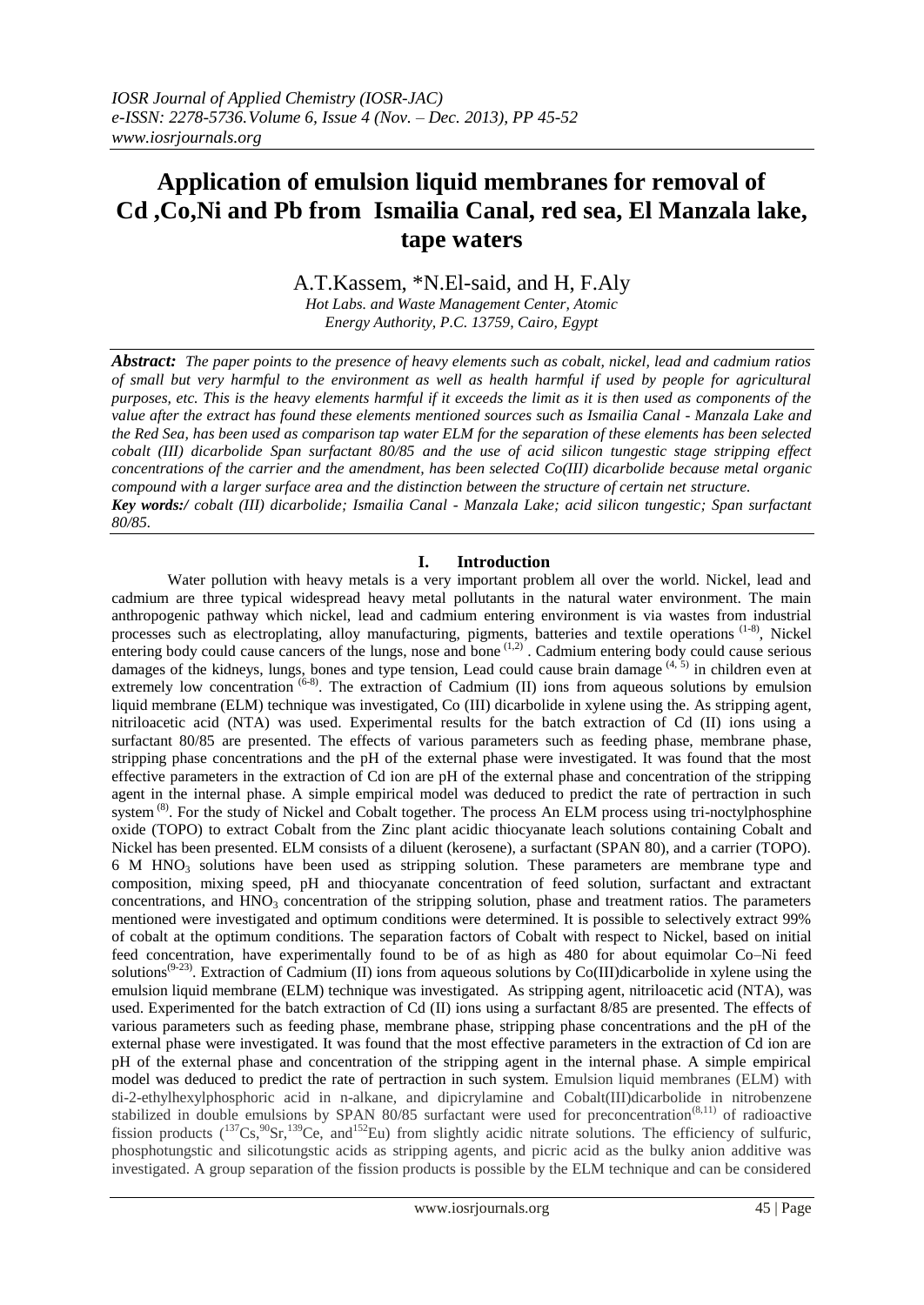for their removal from waste water solutions. Extraction processes using emulsion liquid membrane (ELM) have received significant attention due to their potential as an effective technique for treatment of industrial liquid wastes. However, the need to obtain desired level of stability is very important in order to overcome the obstacle of the application of ELM at industry.

# **1.1. MATERIALS AND METHODS**

### **1.1.1. Sampling sites**

Samples were collected from different water sources, for example, the Red Sea - Ismailia Canal and Manzala Lake downloaded from the same source temperatures were determined in different sources separately and sent these samples to analysis Laboratory) Ministry of agriculture (**Cairo**).

#### **1.1.2. Sample collection**

Samples were collected different water sources, which we have mentioned Month in October-November- October 2012 using 1L (one liter) [poly ethylene] [PE} bottles that were soaked in the previous 10% solution of nitric acid and rinsed thoroughly with water several times, and finally bidistilled with a portion of the water sample, and they were all water samples from source sealed and immediately transferred to the laboratory for analysis. Lab named the samples for analysis of heavy metals immediately filtered using a filter paper in order to maintain metals were then stored in the refrigerator until use at 25° C**.**

#### **II. Experimental**

# **2.1. Chemicals and Reagents:**

#### **2.1.1. Preparation**

 Co (III) dicarbolide/xylene, the surfactants of Liquid Emulsion Membrane SPAN 80 and 85 (sorbitol mono-and trioleate) and/other chemicals were analytical grade. A turbine type impeller was used for preparation of the liquid membrane with organic; water volume ratio  $r_1 = 1$  and at a mixing rate 4000 – 6000 rpm for  $5 - 10$ min. Some emulsions remained stable for months. When breakage of emulsions was desired alcohols were used. The extraction of multiple W/O/W emulsion was performed in a multi stages double-Jackets cell thermostated temperature 25oC by stirring with magnetic bar (50x10 mm) stirrer at 300-700 rpm usually with 50 ml of outer (feed) solution. The extraction was followed by sample taking (0.5-1.0ml) from solution and measuring the extraction was followed by sample taking (0.5-1.0ml) from solution and measuring by the (ICP-OES) of ARL type model 3520, Buck Scientific, USA, was used for determination of cadmium concentration. The pH values were measured using a pH-meter of the type B-417 HANA instrument. Hydrogen ion concentrations in solutions were measured using a digital pH-meter of type CG-820 Schott Gerate from Germany a connected to a combined electrode which was standardized by suitable standard buffer solutions. The deviations in the readings were in the range of  $\pm 0.02$  at the laboratory temperature 25 $\pm 2$ oC. The cell used in pertraction of toxic elements using ELM is shown 1. on the. Fig. 1. Scheme of pertraction apparatus: (1) double shield glass outer vessel, (2) Plexiglas inner tube, (3) Teflon cross stirring blade, (4) Teflon holder, (5) silicon rubber ring, (6) niobium holder, (7) titanium holder, (8) magnet. Basis of numerous experiments at various stirring rates, stirring rate of 150 rpm in the counter-current mode, using a cross shaped Teflon stirrer was found to be optimal. The distance of stirrer from the membrane was fixed at about 3 mm, the level of both phases were the same; small volumes of both phases were taken out at various time intervals for measuring cadmium concentration. Unless otherwise stated experiments were performed at  $25^{\circ}$ C.



Fig.1.Scheme of pertraction apparatus: (1)double shield glass outer vessel, (2) Plexiglas inner tube, (3)Teflon cross stirring blade, (4) Teflon holder, (5) silicon rubber ring, (6) niobium holder, (7) titanium holder, (8) magnet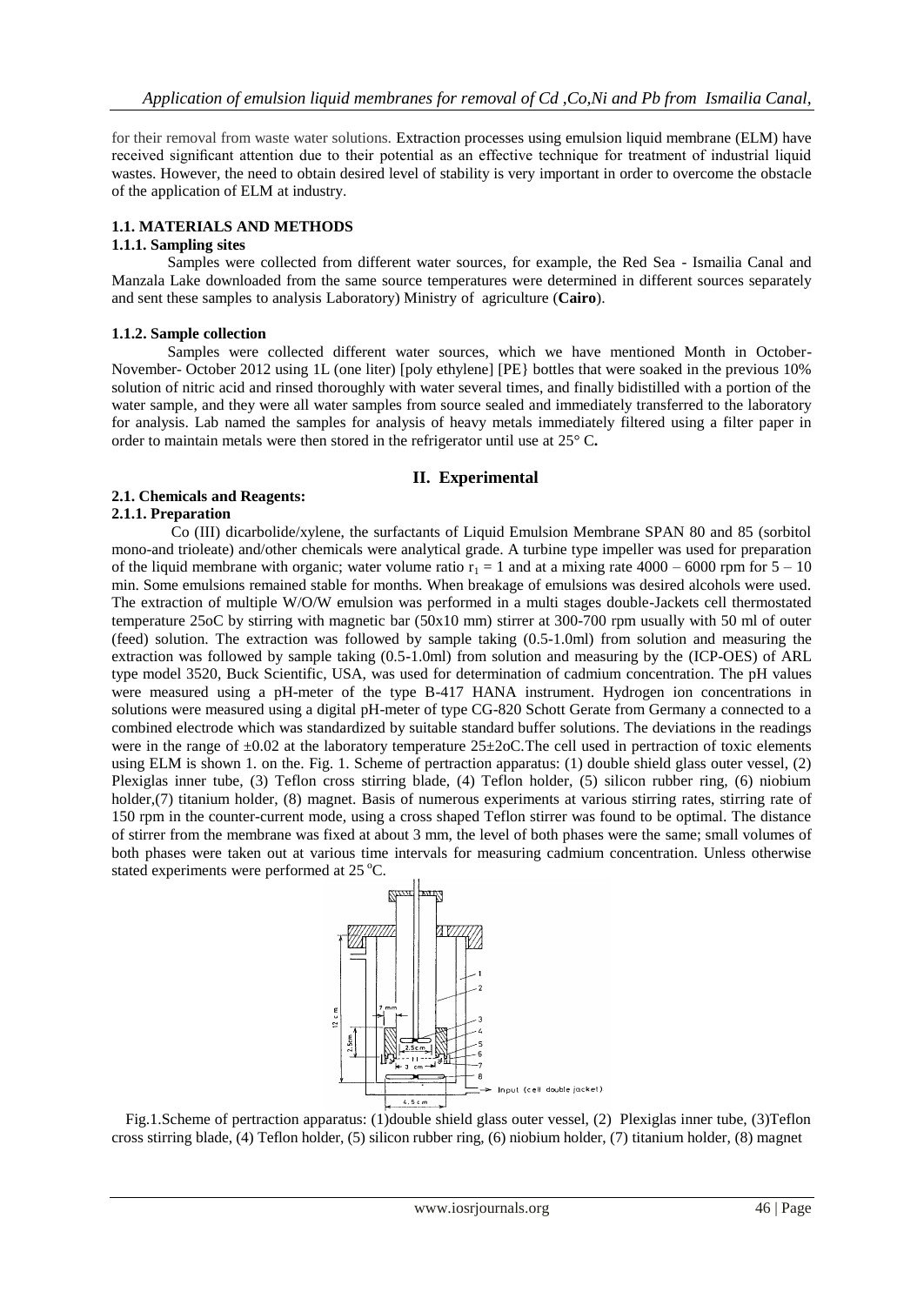# **2.1.2.** Co (III) dicarbolide characterization  $[(B_9C_2H_{10})_2S_2CH]$  Co (III)

Co (III) dicarbolide is a well. Studied Ni (II), Co (II), Cd (II) and Pb (II) extractant from acidic, aqueous media such as  $HNO<sub>3</sub>$  form of nitrated cobalt (III) dicarbolide is a strong acid in polar, organic diluent, the density and viscosity of the organic phase are suitable for processing applications. Where the density 1000-  $1020$ Kgm<sup>3</sup>. And viscosity 30-50mpas (20 $^{\circ}$ C).





**Fig (2): Co (III) dicarbolide coordinating sphere Fig (3): SEM of Co (III) dicarbolide**

#### **2.1.4. Particle size measurement:**

Particle size was measured using Malvern Particle Size Analyzer. The particle size is in the colloidal range and ranged from 247.6 nm to 518.2 nm using 4.5% and 9.5% Compritol respectively. Increasing the emulsion content in the prepared Co (III) dicarbolide resulted in increased mean particle size. This increase in particle size with increasing emulsion concentration may be due to the reduction of homogenization efficiency with increasing dispersed membrane phase  $(24, 25)$ .

# **2.1.5. Limits of detection for heavy metals (Cd, Ni, Pb and Co)**

A sensitive and simple method for the simultaneous preconcentration of nutritionally important minerals in real samples has been reported. The method is based on the formation of metal complexes by Co (III) dicarbolide The metals content on the complexes are then eluted using 5 mL 2 M HNO<sub>3</sub> in xylene, which are detected by An inductively Coubled Plasma-Optical Emission Spectrometry (ICP-OES) of ARL type model 3520, was used for element analysis where argon is used and the power was 1.5 kilo Watt and the temperature of the plasma was about 6000~All elements were found in the effluent except palladium. An inductively coupled Plasma-Optical Emission Spectrometry (ICP-OES) of ARL type model 3520, was used for element analysis where argon is used and the power was 1.5 kilo Watt at resonance line. In this procedure, minerals such as Cd, Ni, Pb and Co could be analyzed in one run by caring out the simultaneous separation and quantification of them. At optimum condition the response are linear over concentration range of 0.04–1.1 go mL<sup>-1</sup> for  $Ni^{2+}$  and 0.04–1.0 µg mL<sup>-1</sup> for Cd<sup>2+</sup>, Pb<sup>2+</sup> and Co<sup>2+</sup>. The detection limits of each element are expressed as the amount of analytes in ng mL<sup>−</sup> . The sorption capacity was determined by saturating 0.5 g solid phase. The loading capacity is 0.59, 0.51, 0.67 and 0.48 mg  $g^{-1}$  for Ni<sup>2+</sup>, Co<sup>2+</sup>, Cd<sup>2+</sup> and Pb<sup>2+</sup>. The ability of method for repeatable recovery of trace ion is 99.0, 96.9, 97.2 and 97.8. Of 1.2, 1.1, 0.98 and 1.2 for  $Ni^{2+}$ ,  $Co^{2+}$ ,  $Cd^{2+}$  and  $Pb^{2+}$ . The low detection limits of these elements in this technique make it a superior alternative to (ICP-OES) of ARL type model 3520.

# **2.6. Samples analysis**

In the feeding phase we used different samples from Ismailia Canal, red sea, El Manzala Lake, tape waters which were analyzed in table (1).

Table. (1): Water analysis according to Chemical analysis Laboratory) Ministry of agriculture:

- A is a sample water from Ismailia Canal.
- B is sample water from red sea.
- C is sample water from El Manzala Lake.
- D is a sample from tape water.

| no | pH  | E.C  | E.C   | <b>Soluble Cations</b> |           |               |              | Soluble Anions |          |           |         | S.A.R | R.S.R    | $S.S.P\%$ |
|----|-----|------|-------|------------------------|-----------|---------------|--------------|----------------|----------|-----------|---------|-------|----------|-----------|
|    |     |      |       | $Ca^{+2}$              | $Mg^{+2}$ | $\rm Na^{+1}$ | $\rm K^{+1}$ | $CO3-2$        | $HCO3-1$ | $Cl^{-1}$ | $SO4-2$ |       |          |           |
|    |     |      | Meq/L |                        |           |               |              |                |          |           |         |       |          |           |
| A  | 7.7 | 0.42 | 268.8 | 1.6                    | 1.4       | 0.68          | 0.2          | Ю              | 2.2      | 1.5       | 0.36    | 0.7   | -0.8     | 21        |
| B  | 7.6 | 55.7 | 35648 | 20                     | 115       | 422           | 0.61         | Ю              | 3.6      | 420       | 134.81  | 51.4  | $-131.4$ | 75        |
| C  | 7.9 | 2.62 | 1676  | 2.2                    | 9.8       | 14            | 0.22         | Ю              |          | 18        | 4.3     | 5.77  | -8       | 53        |
| D  | 7.7 | 0.5  | 320   |                        |           | 2.15          | 0.26         | О              |          |           | 1.4     | 1.76  |          | 39        |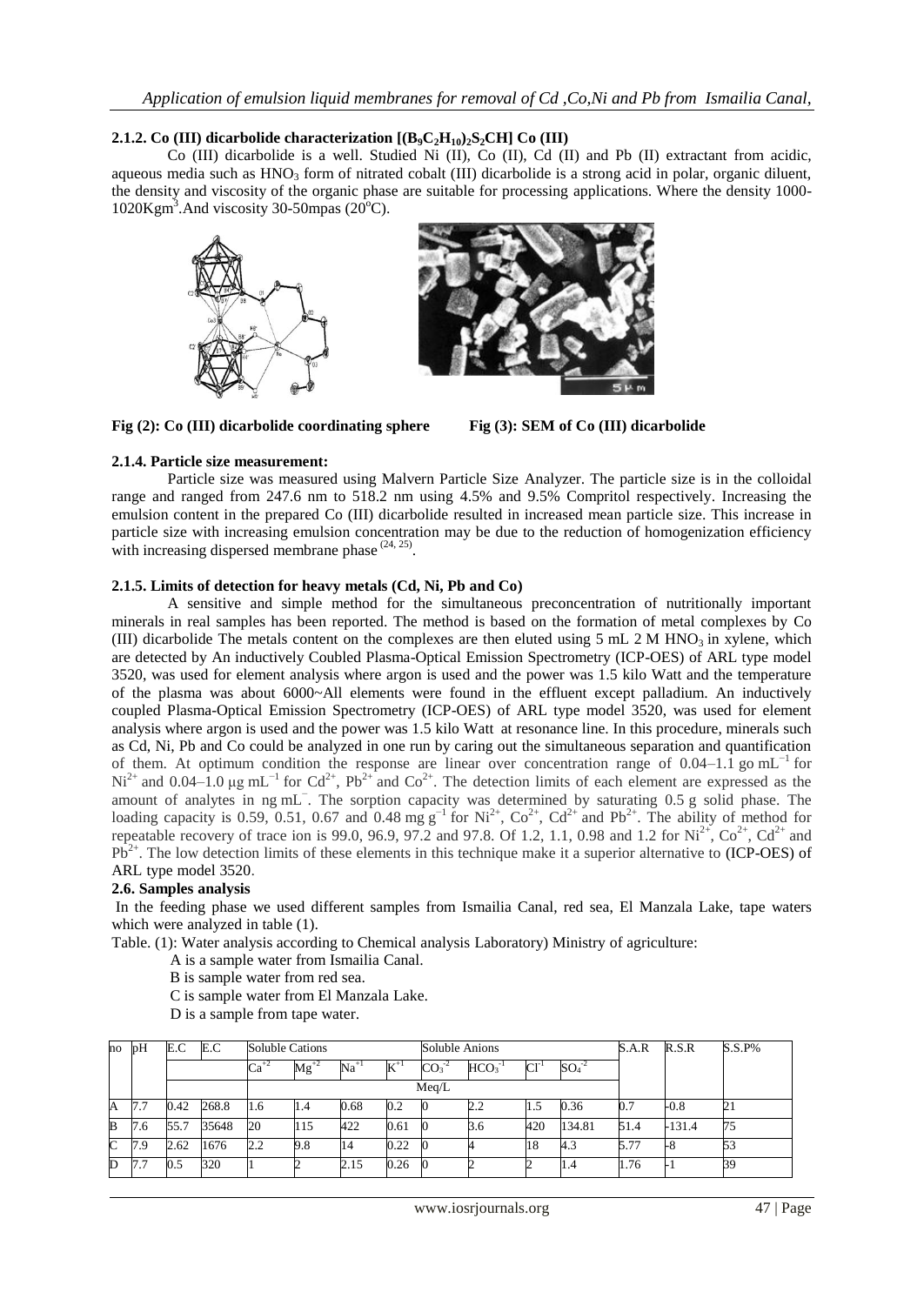| no           |     |       |       |            |      |       |       |       |  |  |  |  |
|--------------|-----|-------|-------|------------|------|-------|-------|-------|--|--|--|--|
|              | Mn  | Fe    | Zn    | Cu<br>Co   | Mg   | Pb    | Cd    | Ni    |  |  |  |  |
|              | ppm |       |       |            |      |       |       |       |  |  |  |  |
| A            |     | 0.053 | 0.007 | 0.03       | 12.4 | 0.048 |       | 0.005 |  |  |  |  |
| B            |     | 0.047 | 0.02  | 0.02       | 1600 |       | 0.047 |       |  |  |  |  |
| $\mathsf{C}$ |     | 0.095 | 0.05  | 0.005 0.01 | 125  |       | 0.072 | 0.024 |  |  |  |  |
| D            |     | 0.105 | 0.007 | 0.02       | 90   | 0.021 | 0.059 | 0.045 |  |  |  |  |

# **III. Results and discussion**

#### **3.1. Extraction the metals from wastewaters using emulsion liquid membrane:**

Studied the extraction of Co (II), Ni (II), Cd(II) and Pb(II) with emulsion liquid membrane. Further data were reported for Co(II),Ni(II),Cd(II) and Pb(II) with different carrier/extractants,study the optimized version of the extraction protocol provided a 99.8% recovery of Co(II) in the internal phase of the emulsion liquid membrane after a one stage extraction process, but Ni(II) was the dominant metal ion in the refinate from the extraction surfactant concentration as the parameter controlling emulsion liquid membrane stability such as span 80/85 the ratio 3:1 due to increasing the affinity of water stripping solution was (STA) . In the experiments 300ml of simulated industrial waste water 50ml of ELM mixed inside the cell double jacket used stripping Silicon tungestic acid the stirring speed of the 4000-6000rpm.

#### **3.2. Kinetic study.**

At a constant interface area in double emulsion system and when the concentration of separated element in feed solution is much lower than the concentration of carrier in membrane and their chemical interaction does not change the concentration of carrier at interphase substantially, most of the results on membrane extraction (pertraction) can be approximated by a pseudo-first order kinetic law:

$$
\log(1 - \frac{R}{R_{\infty}}) = -Kt \dots (1)
$$
  

$$
R = R_{\infty}(1 - e^{-kt}) \dots (2)
$$

or

Where R is the yield of recovery (dimensionless fraction) at time  $t_5$  and  $R_\infty$  is the yield at pseudo-equilibrium and k is effective rate constant of membrane extraction (min<sup>-1</sup>), which consists from a hydro dynamically influenced part and distribution dependent part .Therefore, all results were statistically treated by standard leastsquare method on a (programme Computer)(PC) to obtain the parameters  $R_{\infty}$  and k. This work aims to remove the toxic elements from waters.Cd, Co, Ni and Pb by ELM using double jacket cell while the feed compartments of the cells are connected and opened together. ..

1 2 (2 1) *pD <sup>K</sup> R p* ……….. (3) 1 *p* 1 *D r* ………………. (4)

Where  $D_I$  is distribution ratio on the membrane/feeding solution interface and  $P$  is the pertraction factor determined by distribution ratio  $D_{II}$  on the membrane/stripping solution interface at organic: aqueous volume ratio  $r_{II}$  ( $r_{II} = 1$  in our experiments). Thus, pertraction factor p varies within interval from 1 (at an unefficient stripping agent,  $D_{II} >> 1$ ) to infinity (the external masking effect of stripping agent,  $D_{II} >> 1$ ) and the dramatic changes are to be expected in the region, when extraction to membrane is relatively low (when  $D_1 r_1$  $\langle$ 1). At the practically important values of R<sub>∞</sub> (say R<sub>∞</sub> > 0.5), regardless on the way how the value is obtained (i.e. by an efficient membrane extraction or depressing activity coefficient in stripping solution) and the efficient rate constant varies within the interval from  $k = D_1$  (when  $p = \infty$  and  $R_\infty = 1$ ) to  $k = 4$   $D_1$  (if  $p = 1$  and  $R_{\infty} = 0.5$ ). Hence, the effect of a strong stripping agent on pertraction parameter is positive in respect of increasing  $R_{\infty}$ , but it influences the rate constant k in opposite direction. Obviously, the experimental arrangement used in our work and the expected precision of received kinetic data does allow confirming this kinetic model in details. Figs (4-7) show clearly that ,at the experimental conditions using 0.1 M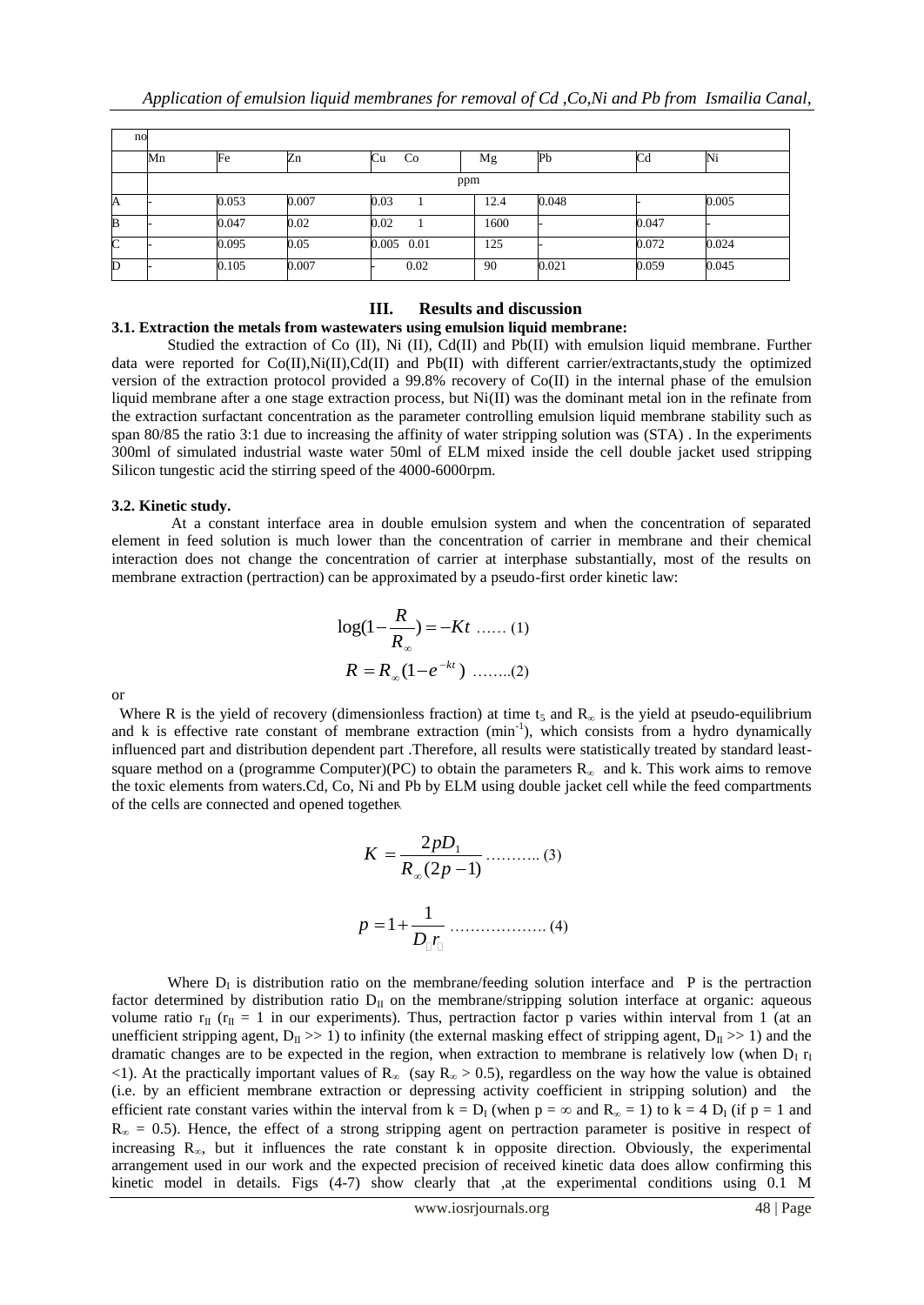Co(III)dicarbolide /xylene, and 0.01 M silicon tungestic acid(STA) as stripping phase .And the Feeding water is a real water from different types. In the feeding phase we used different samples from Ismailia Canal, red sea, El Manzala lake, tape waters which were analyzed in table (1).Water analysis according to Chemical analysis Laboratory) Ministry of agriculture.: A. is sample water from Ismailia Canal. B is sample water from red sea. El Manzala Lake is a sample from tape water. The fraction yield calculated by plotting  $log(1-R)$ against t.min<sup>-1</sup> reaches a maximum values for Cd,(II),Co(II) Ni(II) and Pb(II) from the four types of waters ~80-99% .By plotting the pertraction rate  $,K^{-1}$  against stripping phase. It is found that that the rate differs from one water to the other depending on the chemical composition of water and its salt content .from afro mentioned above ,that is means that the major process depending on the global effect of membrane type and concentration, Fig.(4-7).

# **3.3. Effect of pertraction rate**

In order to evaluate its influence on the different sources transport rate, the initial concentration of heavy metals in the feed solution was varied 1–2.5 g/l. The results are shown in Fig  $(8-11)$ . It is observed that at high initial concentrations, the amount of metals which dissolved in nitric acid that crosses the membrane is relatively high, so it is easy to monitor the process by following the heavy metals concentration in the feed phase. On the other hand, lower initial concentration results in a lower amount of Silicone tungestic acid as stripping phase transported. It is reasonable to observe increases in extraction time by increasing the feed concentration in the external phase. This is true for all extraction processes.

# **3.5. Determination of recovery yield for toxic elements**

**The recovery yield for toxic elements** from waters in different sources was shown in Fig(12) from this result we can use the Co(III)dicarbolide and stripping phase silicon tungestic acid Span 80/85 for preconcentration of these toxic elements. The recovery data were analyzed using a kinetic model and they are founding to be (99.9-99.7-94.5 and 92%) for tap water, Ismailia canal, Manzala Lake and red sea respectively. for tap water, Ismailia canal, Manzala Lake and red sea respectively.

# **IV. Conclusion:**

A global effiency for this type of membrane Co**)** III) dicarbolide with Silicon tungestic acid as stripping phase and surfactant Span 80/85 can be used for complete recovery of some toxic elements from waters and analysis by using pseudo-first order kinetic model .

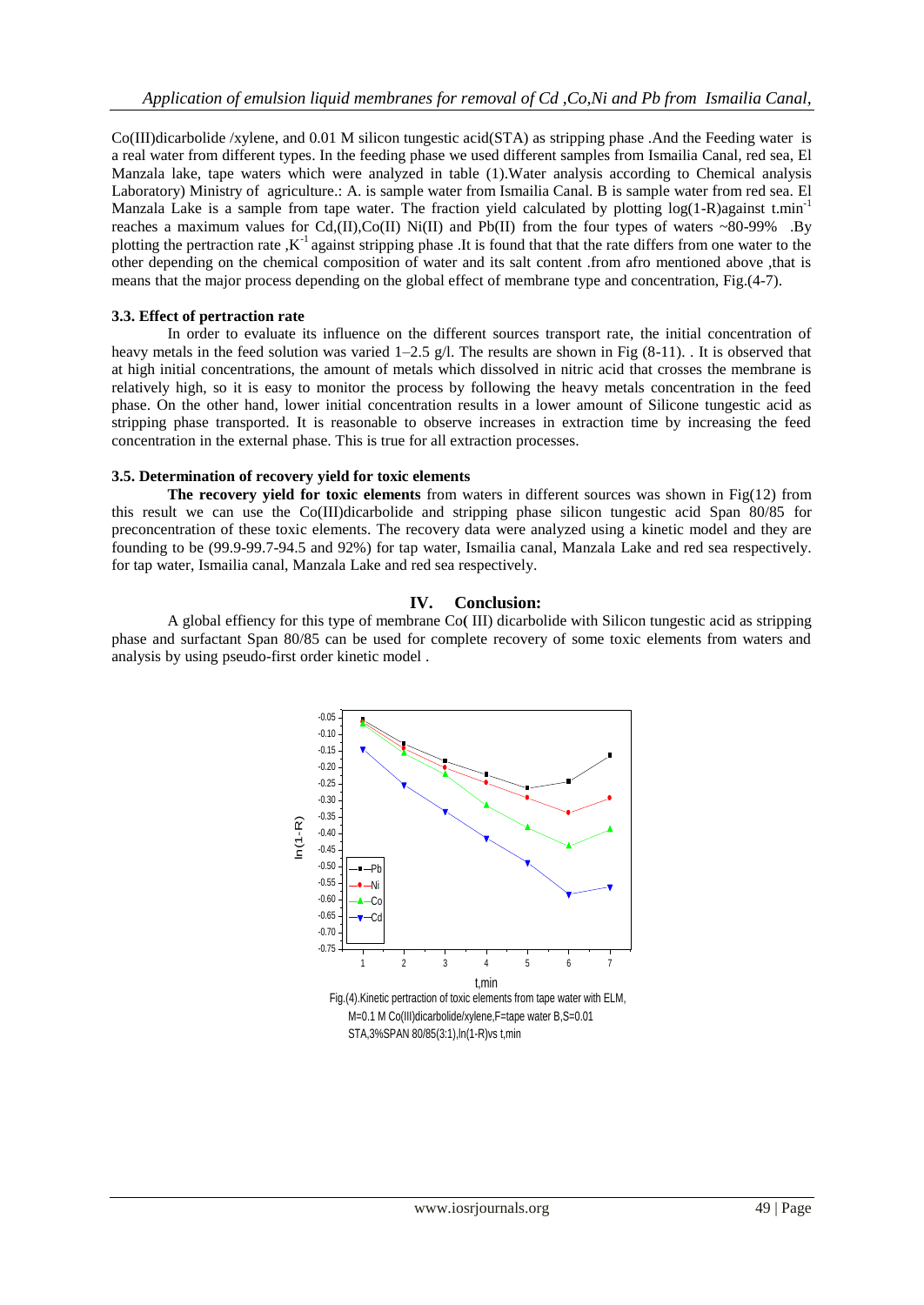

Fig.(5). Kinetic pertraction of toxic elements from lake water with  $\frac{7}{5}$  LM, M=0.1M Co(III)dicarbolide/xylene,F= lake sample water c,S=0.01 STA, 3% SPAN 80/85(3:1), In(1-R) vs t, min



Fig.(6) Kinetic pertraction of toxic elements from canal water with ELM,M=0.1M Co(III)dicarbolide/xylene,F=sample canal water sample A,S=0.01M STA,3%SPAN 80/85(3:1),ln(1-R)vs t,min



Fig.(7).Kinetic pertraction of toxic elements from Red sea water with ELM,M=0.1M Co(III)dicarbolide/xylene,F=sample red sea water D,S=0.01M STA,3%SPAN 80/85(3:1),ln(1-R)vs t,min.

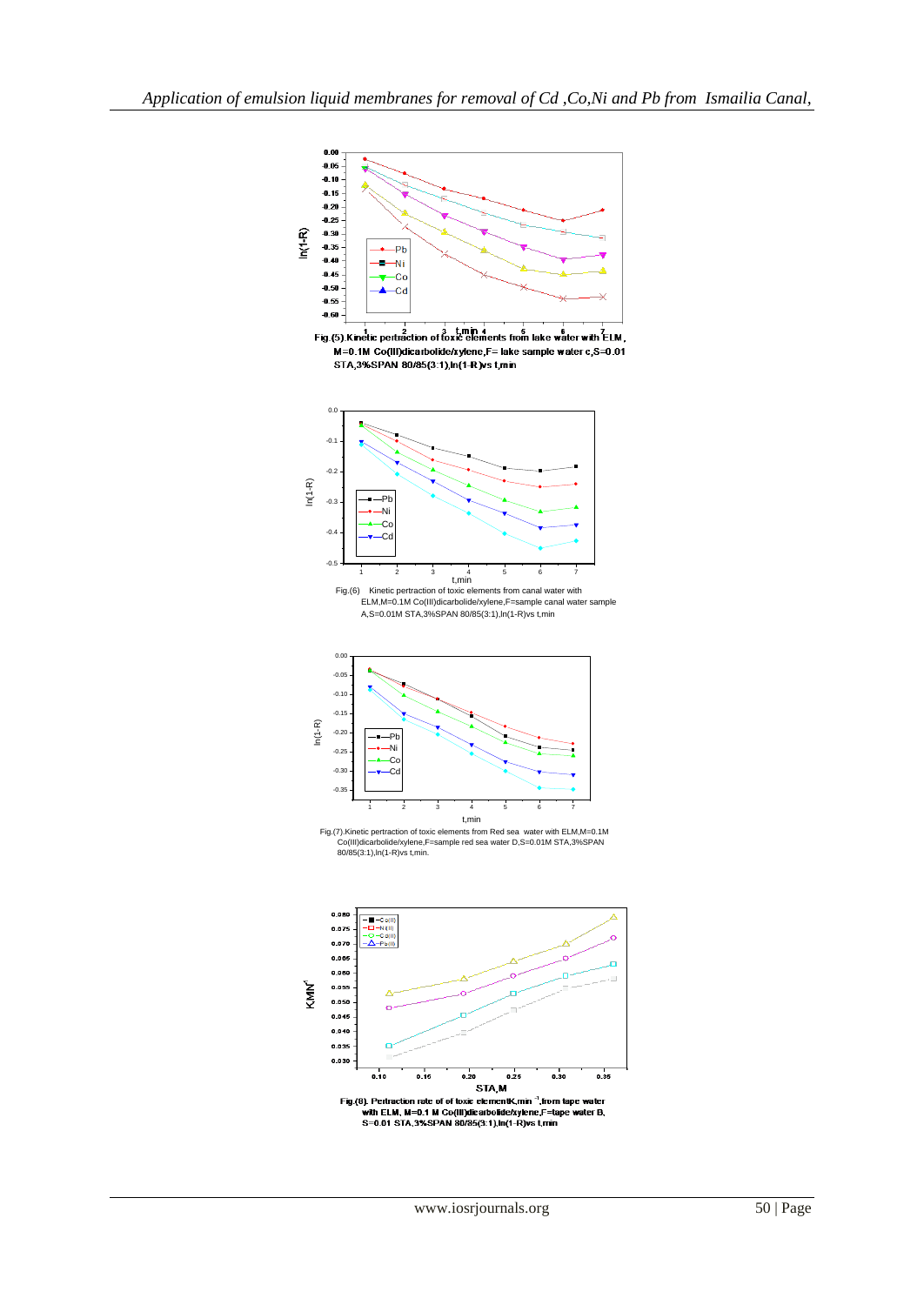

Fig.(9). Pertraction rate of of toxic elementK min<sup>-1</sup>, from lake water with ELM, M=0.1 M Co(III)dicarbolide/xylene. F=lake water B.<br>S=0.01 STA 3%SPAN 80/85(3:1), In(1-R)vs t, min



Fig(10)Pertraction rate of of toxic elementK,min ",from Canal water<br>with ELM, M=0.1 M Co(III)dicarbolide/xylene,F=canal water B<br>S=0.01 STA,3%SPAN 80/85(3:1),In(1-R)vs t,min



Fig.(11). Pertraction rate of of toxic elementK,min <sup>-1</sup>,from Red Sea water<br>with ELM, M=0.1 M Co(III)dicarbolide/xylene,F=Red Sea B,<br>S=0.01 STA,3%SPAN 80/85(3:1),In(1-R)vs t,min



Fig.(12).The recovery yield of toxic elements using ELM,M=0.1M Co(III)dicarbolide/xylene Strip=0.01M STA ,F=X water